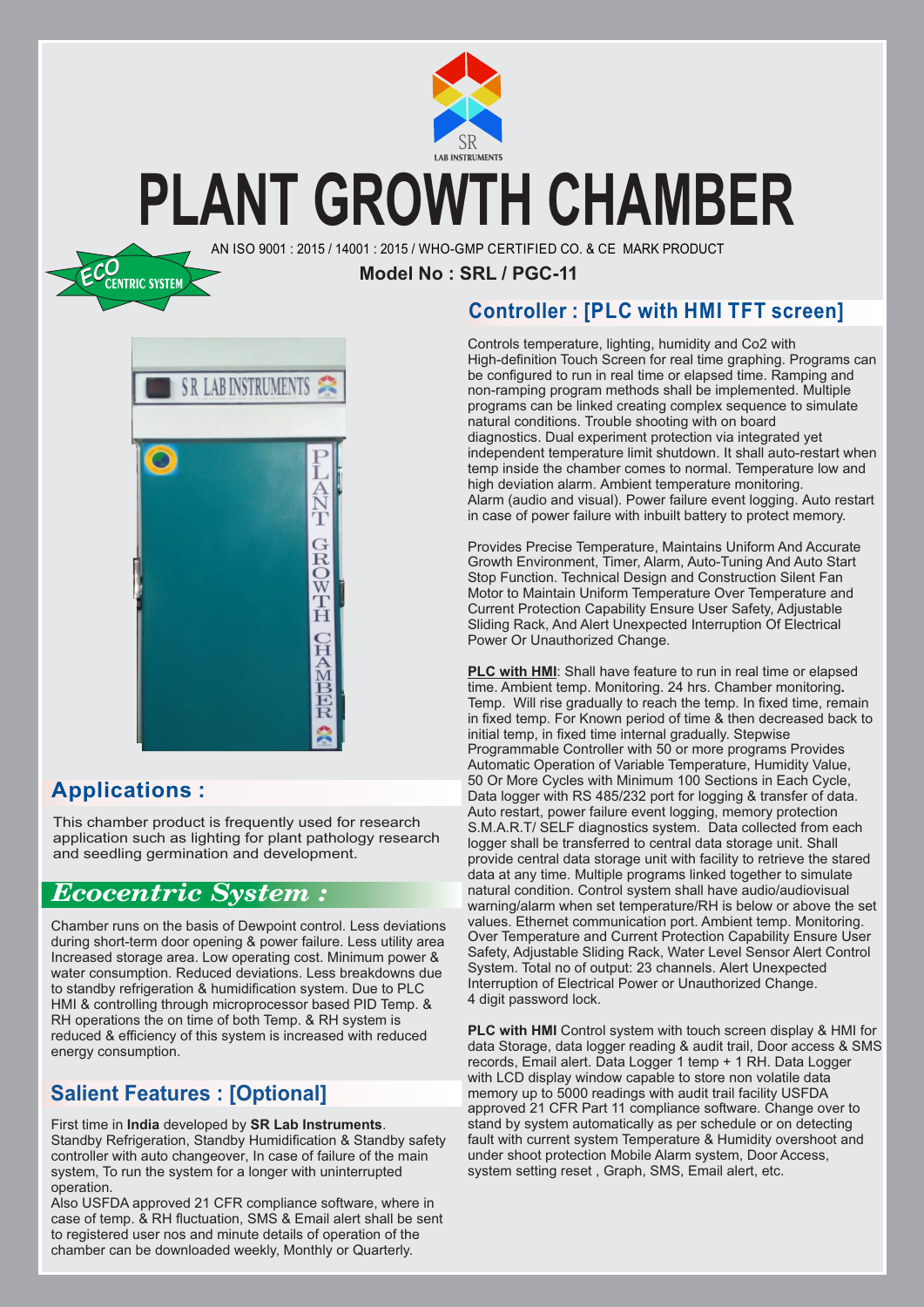## **PLANT GROWTH CHAMBER PLANT GROWTH CHAMBER**

### **Cabinet Construction & Insulation :**

**MOC** of the Chamber will be: Double walled Chamber with Inner of stainless steel 304 grade & outer of CRCA duly powder coated, PUF Insulation in between two walls.

- (i) Double door, inner door of glass with frame & silicon gasket sealing, outer door metallic with PUF insulation.
- (ii)The unit will be made of double walled leak proof metal door with lock, with a provision of opening door from inside.
- (iii) Forced air circulation for uniform temperature.
- (iv) Lockable & Movable PU wheels for easy movement.

**Insulation of Walls, ceiling and floor** : 80mm thick puff panels with puff in-place density of minimum of 1kg per cubic foot. Exterior metal surface of insulation puff panels or its equivalent shall be of minimum 24 gauge embossed white galvanized steel or its equivalent. Interior metal surface of insulation puff panels or its equivalent shall be of minimum 26 gauge smooth steel with baked white enamel finish or its equivalent. Exterior and interior metal surface shall not have metal-to- metal bonding.

**Door :** Flush type doors of metal surfaces (as per above specification of metal) with proper puff insulation of above mentioned standard or its equivalent. Doors shall have magnetic snap-in perimeter gasket or its equivalent, self-closing cam lift gravity hinges or its equivalent, a posi-seal door closure or its equivalent. Door shall have key lockable latch handle. Doorjambs shall be made fiberglass reinforced plastic or any other suitable material compatible with constructed door

### **Airflow/Circulation :**

The chamber is provided with best air circulation to give better temperature uniformity this is achieved by using one set of motor & blower in baffle wall Compartment to push treated air in working chamber. This system gives better than 1 deg c. temperature uniformity in working chamber, evaporator, heaters & steam injection system is from back side, behind baffle wall, the air circulation blower is also fitted in this compartment only. This arrangement helps to mix steam and air together and pass well mixed air inside the working chamber. Due to above system the temperature and humidity (R.H.) in complete chamber almost remains equal.

Uniform horizontal or vertical airflow shall be provided for maintaining uniform temperature and RH in the room. System for adjustable forced air exchange shall be provided with up to 20 air exchanges per hour of fresh air to the room or its equivalent and an option to shut it down when not required.

### **Temperature & Humidity Range :**

 $-10^{\circ}$ C to  $+60^{\circ}$ C, (lights ON & OFF Condition) Resolution :  $0.1^{\circ}$ C, Accuracy :  $\pm 0.2^{\circ}$ C, Uniformity :  $\pm 0.5^{\circ}$ C to  $\pm 1^{\circ}$ C

Relative humidity from 10% to 98%, Resolution :  $0.1\%$ , Accuracy :  $\pm 2\%$ , Uniformity :  $\pm 3\%$ .

#### **Shelves / Trays & Growth Area / Height :**

Perforated / Bar type stainless steel trays & can be lifted easily for cleaning. Adjustable up to 0.5 inch increment / decrement. **Growth area per shelf :** As per requirement. **Total growth area :** As per requirement. **Growth height per tier :** As per requirement.

### **Refrigeration : (Air Cooled)**

**Emerson /Danfoss/Tecumseh:** make compressors, 1 stage cooling system for TEMP. & Humidity Control. All accessories such as HPCO/LPCO, Oil Separators, Dryers, Relays, OLP etc. of **Danfoss/**Tecumseh Emerson Make. CFC free refrigerant to be used to comply with the New Environmental Regulation. Will have suitable tonnage compressor for maintain temperature with lights on. Will have hermetically sealed condensing unit compressor coupled with Evaporation coil and condenser, safe guarded by time delay circuit. Cabinet shall be supplied with air-cooled condensing unit with extended compressor life and close temperature control. Cooling system will be split type to place condenser unit in a ventilated area to avoid hot air in growth chamber. Cooled air shall be delivered in such a way to reduce or eliminate condensation within media dishes and to provide maximum uniformity In different research vessels. This may be through silent and durable fan motors or through any kind of advanced air diffusers. Air Cooled Condenser with solenoid & LP to pass hot gas to the chamber for uniformity & long life of compressor for continuous usage. Phenolic coating for cooling & condensing coils (All weather proof).

### **Lighting System :**

**Up to 1400 µmoles/m²/sec**

(I)Lights are mounted on shelves / side walls of the chamber. (ii)Programmable ON/OFF lights for day/night effect. [10-100%]

- (iii)Option for Lighting the each tier of the plant growth chamber with properly spaced **RGB-IR lights** to impart uniform light intensity on the shelf. (Light intensity-As per requirement) Programming and control of the lighting is done via PLC with HMI control system.
- (iv)Programmable event with suitable **UV-A /UV-B** lights in the chamber.
- (v) Lighting shall be dimmable either with open loop or closed loop controls.**(Optional)**

Lamp heat will be removed by conditioning system. Shelves will be lighted with white fluorescent lamps for Uniform Light intensity, measured 6 inches from lamps on programmable on/off light events. Lamps shall be fluorescent / Incandescent / LED with balanced spectrum.

Light meter for display & recording of light output. **(Optional)**

**Optional:** The growth lights shall be T-8 with water proof protection. The optional LED shall comprise 60 cm white LED plate white LED 400-700 nm, PAR up to >1400 µ moles-1m-2. 100 nm, LUX up to >12000 LUX @ 100 mm, LED PCB material. Alluminium plating steel, intensity adjustable from 0 to 100%. Programmable in intensity & time (photoperiod), Low heat load, longer lifespan compared to HPS or fluorescent bulbs.

**PAR light sensor:** Photosyntheticlly Active Radiation Sensor. **[Optional]**